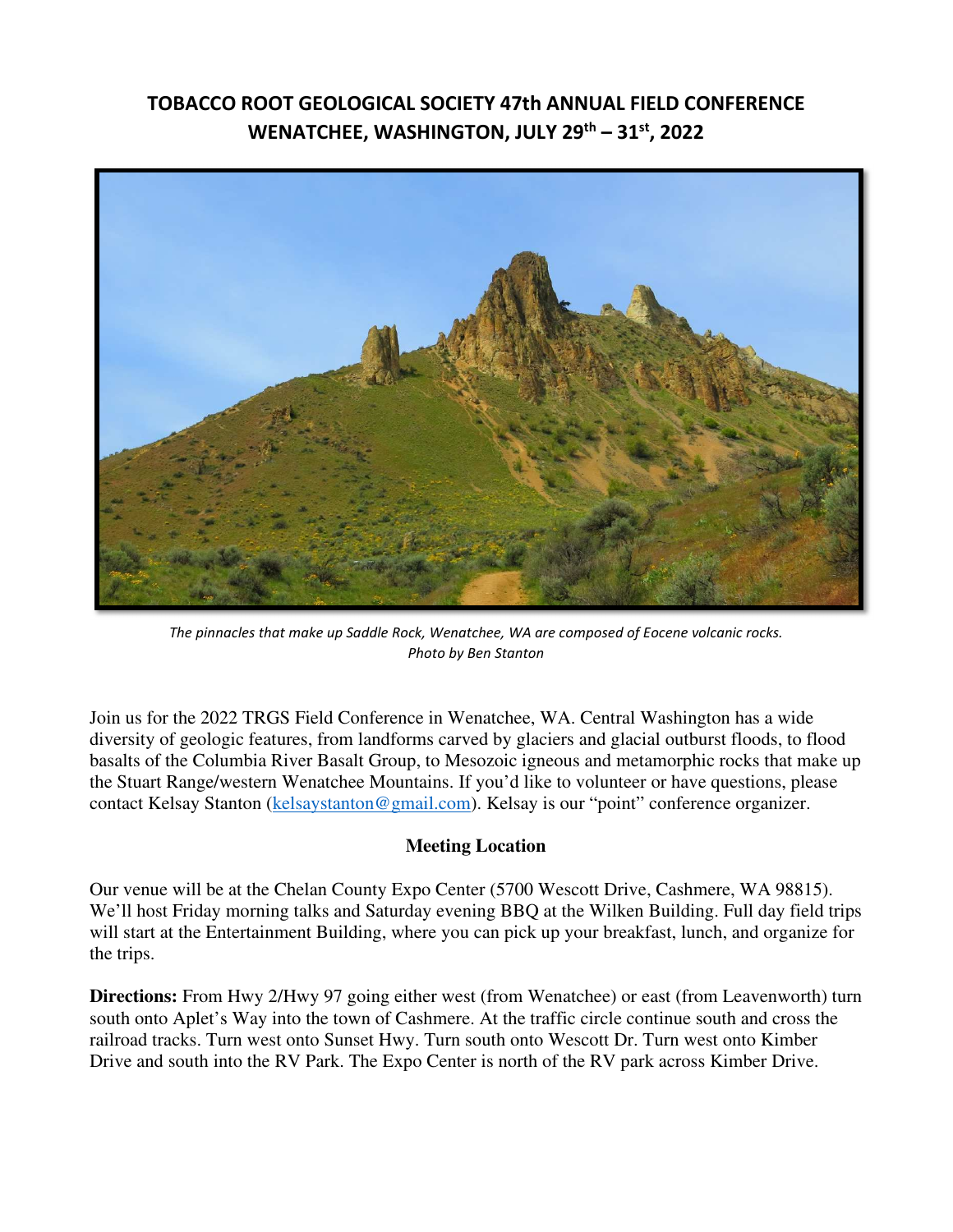

Detailed map of Expo Center and RV Park approximate location. Note that the TRGS will use the Wilken Building as well as the Entertainment Center. FC registration/check in will start Thursday July  $28^{th}$  ~4p.

We've reserved 50 campsites at the Expo Center RV park (across the street from the main fairgrounds). These are blocked out so all TRGS folks can be camping together. RV park has water/electricity hookups as well as showers/bathrooms. DO NOT RESERVE USING THE COUNTY ONLINE SYSTEM. If you'd like to receive our group rate of \$22 per night, please call the main office (tel #: 509-782-3232) to reserve your spot. Tell them you are with the Tobacco Root Geological Society. When you arrive, you will pay the main camp host and they will direct you to the TRGS area. There is not an option for no hookups, unfortunately. Normal prices are ~\$30 per night. Alcohol can be consumed in the RV park.

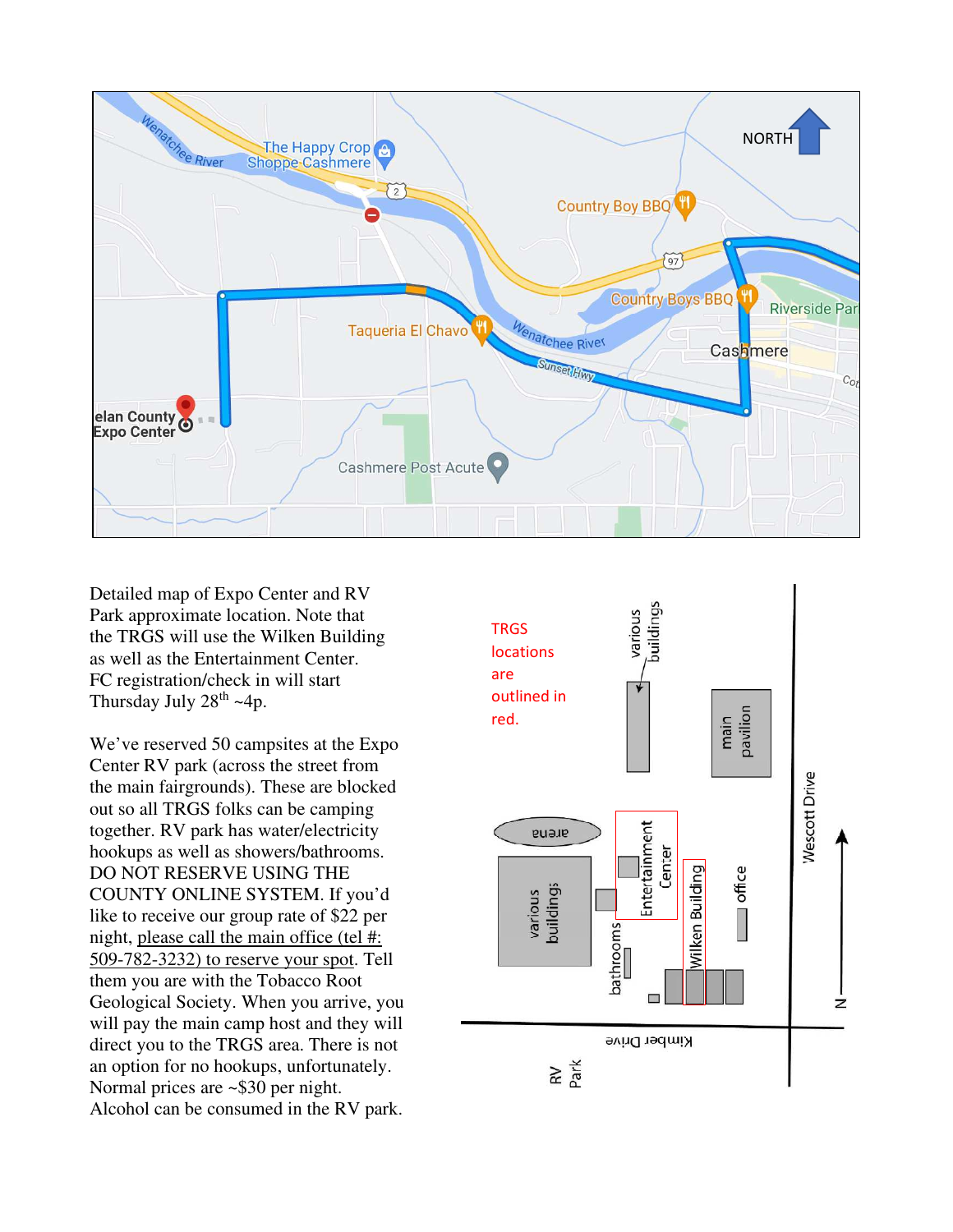If you'd rather try to find your own camping, there are multiple camping areas in Leavenworth and Wenatchee but summer is prime tourist season so reserve your sites ASAP. Here are a few options:

Lake Wenatchee State Park Eightmile Campground Bridge Creek Campground Confluence State Park ….many others – just search for camping in Wenatchee or Leavenworth.

There are limited free campsites in the area. Search maps for Forest Service land but beware that access is not always easy or is across private land.

If you prefer to stay in a hotel, there are numerous options in the region but again, note that this is prime tourist season and reserve sooner rather than later!

# **Overview**:

The TRGS meeting format is informal and begins on Friday morning with invited talks, followed by half-day field trips on Friday afternoon. Saturday and Sunday have full-day field trips. On-site registration is available Thursday evening between ~4-7p and on Friday morning between 7a-9a.

An informal poster session will begin Friday morning; posters may remain hanging through Sunday morning. We encourage posters to be on display at least through the Saturday evening BBQ event.

Breakfasts can be purchased Friday, Saturday, or Sunday for \$10 each. This is with online registration only and we cannot guarantee breakfasts for onsite registration.

Lunches will be provided with field trip registration. Please check the box on the registration if you need a vegetarian option.

Friday and Sunday dinner will be on your own.

There will be a BBQ dinner on Saturday evening provided by RRShack, with beer provided by Blewitt Brewery. Dinner may be purchased for \$25.

We will supply drinks, including soft drinks and water, for the field trips.

Transportation to various field sites will be by small group or individual private vehicle. Some field trips have rough roads or have limited parking. We encourage individuals to carpool when possible and according to individual comfort level.

Washington State does not currently require masking except in health care/correctional facilities. Please be aware that this mandate may change depending on COVID transmission rates.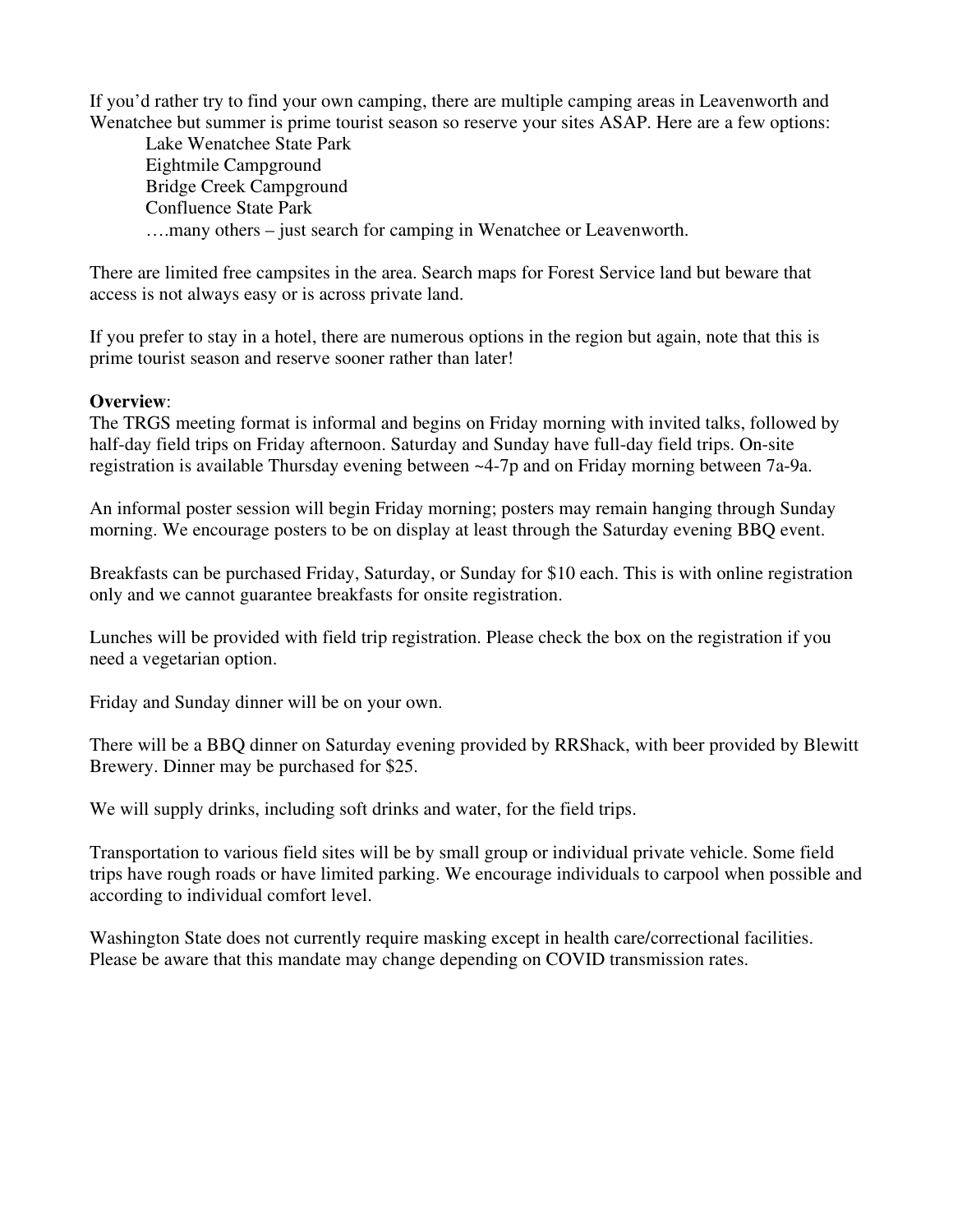# **2022 WENATCHEE CONFERENCE SCHEDULE**

# **Thursday, July 28th, 2022**

**~4p-7p On-site registration** at Entertainment Center (see map above), Chelan County Expo Center, 5700 Wescott Drive, Cashmere, WA.

#### **Friday, July 29th, 2022 ~7a–9a On-site registration** at Entertainment Center (see map above), Chelan County Expo Center, 5700 Wescott Drive, Cashmere, WA.

**~7a If you ordered breakfast** pick it up at the Entertainment Center starting around 7a.

Join us at the Chelan County Expo (5700 Wescott Drive, Cashmere, WA 98815), Wilkens Building (see map above), for talks from 8:30a to  $\sim$ 12p. Talks will range from 20-30 min with  $\sim$ 5 min for questions.

8:30a Welcome and schedule

8:40a Awards and scholarships

9:00a Kelsay Stanton – Overview of north central Washington geology

9:30a Eric Cheney – Rise of the Cascade mountain range

10:00a Brent Cunderla – Glacial outburst floods in north central Washington

10:30a Ralph Dawes – Subglacial and proglacial landforms of the Okanogan Lobe of the Cordilleran Ice Sheet: An assessment of competing models.

11:00a Jeffrey H. Tepper, Audrey V. White, and Ralph L. Dawes – Petrology and Tectonic Setting of Eocene to Miocene Magmatism Near Wenatchee, Central Cascades, Washington

11:35a review posters, pickup sack lunches, prepare for field trips

**Half-day field trips** – Field trips start around 12p (after talks). Each registration includes a sack lunch.

A1. Kelsay Stanton – Glacial geology of Icicle Creek. ~2 miles of easy to moderate hiking total, most of which will be in direct to partial sun on a trail.

A2. Eric Cheney – Geospectaculars along State Rte 28 from East Wenatchee to Lynch Coulee. Roadside trip with minor walking.

A3. Chris Mattinson – Chelan migmatite complex: mafic magmatism and crustal recycling at the deep levels of a continental magmatic arc. Roadside trip with minor walking.

A4. Ralph Dawes and Jeff Tepper – Geology of the Wenatchee Pinnacles. 4 miles round trip of moderate hiking in direct sun on a trail.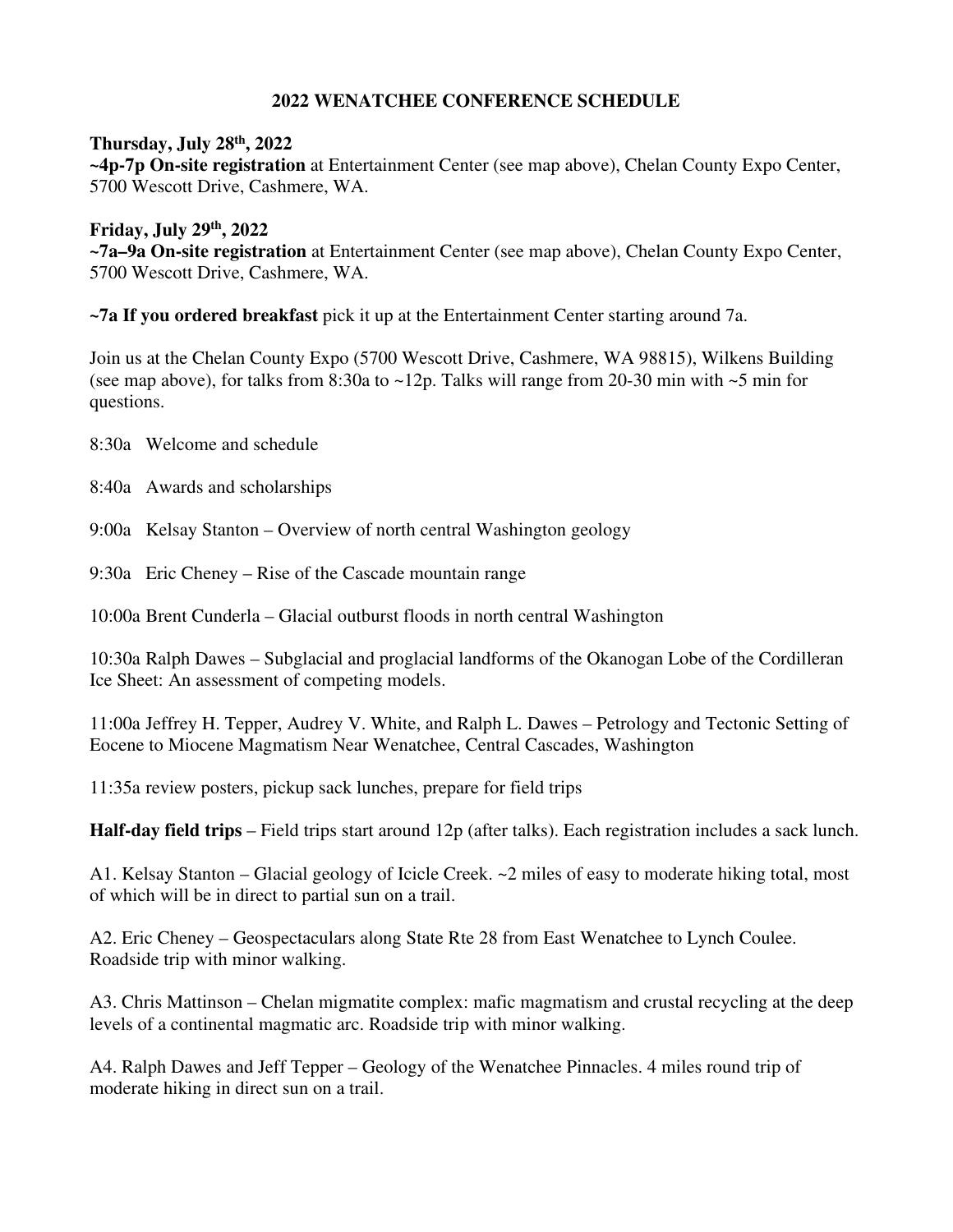**Friday night dinner will be on your own**. Check out nearby Leavenworth or Wenatchee for LOTS of restaurant/brewery options if you want to eat out.

**Saturday, July 30th, 2022** 

**~7a If you ordered breakfast** pick it up at the Entertainment Center starting around 7a.

**~8a All field trips leave** from the Entertainment Center, Chelan Co Expo Center (see maps and address above) and include sack lunch with registration. Pick up your lunch and check in at the Entertainment Center before 8a.

B1. Skye Cooley – Calcrete in the Channeled Scablands, Yakima Fold Belt, and Palouse Hills. Includes minor walking at most stops and a 2-mile hike at one stop.

B2. Brent Cunderla – Ice age floods features from Moses Coulee to Dry Falls and glaciation of the Waterville Plateau. Roadside trip with minor walking.

B3. Ralph Haugerud and Kelsay Stanton – Lithology and structure of sedimentary rocks comprising the Eocene Chumstick Formation. Roadside stops with minor walking. Includes dirt roads requiring moderate clearance vehicles.

# **Saturday night starting ~6p we will have a BBQ at the Wilkens Building! Bring your own chair.**

#### **Sunday, July 31st, 2022**

**~7a If you ordered breakfast** pick it up at the Entertainment Center starting around 7a.

**~8a All field trips leave** from the Entertainment Center, Chelan Co Expo Center (see maps and address above) and include sack lunch with registration. Pick up your lunch and check in at the Entertainment Center before 8a.

C1. Ralph Dawes – Big ice and big water: questioning the Pleistocene geomorphology of the Okanogan Lobe landscape. Roadside trip with minor walking

C2. Kelsay Stanton and Ralph Haugerud – Wenatchee, Washington area mineralization, in context: untangling the Cenozoic structural story. Includes ~3 mile hike with little shade on and off trail, with some uphill.

C3. James McDonald, Joe Dragovich, and Peter Davis – Field Geology of the Hicks Butte complex and Easton Metamorphic Suite: a record of Jurassic and Cenozoic tectonism in the central Cascades, Washington. Roadside trip with minor walking.

**Sunday dinner will be on your own again**! Enjoy and have a fun, safe trip home (if you have time, check out Palouse Falls, Dishman Hills, or Banks Lake if you're headed east. Check out Icicle Creek, Lake Wenatchee, or the hikes out of the Teanaway River drainage if you're headed west).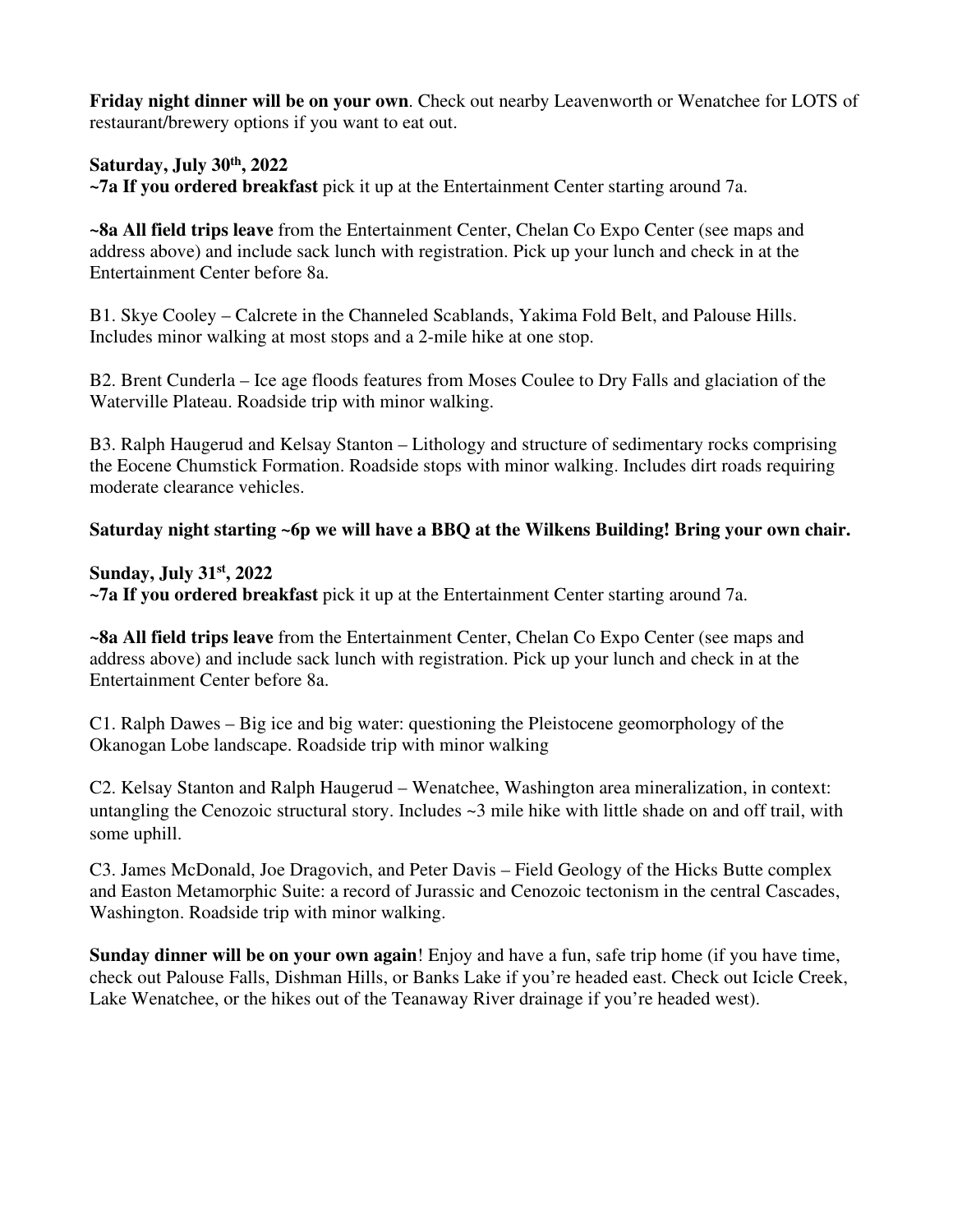# **REGISTRATION**

Registration for the meeting includes a hard copy of 2022 Northwest Geology, edited by Kelsay Stanton.

Questions about the field conference, accommodations, or volunteering should be sent to Kelsay Stanton (kelsaystanton@gmail.com). Additional conference information may be posted on the TRGS webpage (http://trgs.org) or the TRGS Facebook page.

**REGISTER BY MAIL:** Complete the enclosed registration form and pay by check (**postmark by July 13**). Send to: Tobacco Root Geological Society, P.O. Box 118, Butte, Montana 59703-0118.

**REGISTER ONLINE\*: Online registration opens on June 1 at www.trgs.org.** After registration opens, complete the online registration form\* and send a check for registration fees to Tobacco Root Geological Society, P.O. Box 118, Butte, Montana 59703-0118 pay by PayPal. Please be sure to print your completed registration form before you submit your responses. Please complete the online registration form **no later than July 20**.

**\*Online registration is the preferred method of registration for accurate attendee contact information, trip registration, and meal selection.**

# **Reminder: Breakfasts are only available with on-line registration.**

All field trip participants, including leaders, must register for the conference. Field trip leaders do not need to pay for the field trip(s) they are leading. Friday, Saturday, and Sunday. Field trip registration includes a lunch. Please note that there are two places on the form where you can contribute to the scholarship fund of the TRGS – by purchasing a conference T-shirt or by making a direct contribution to scholarships.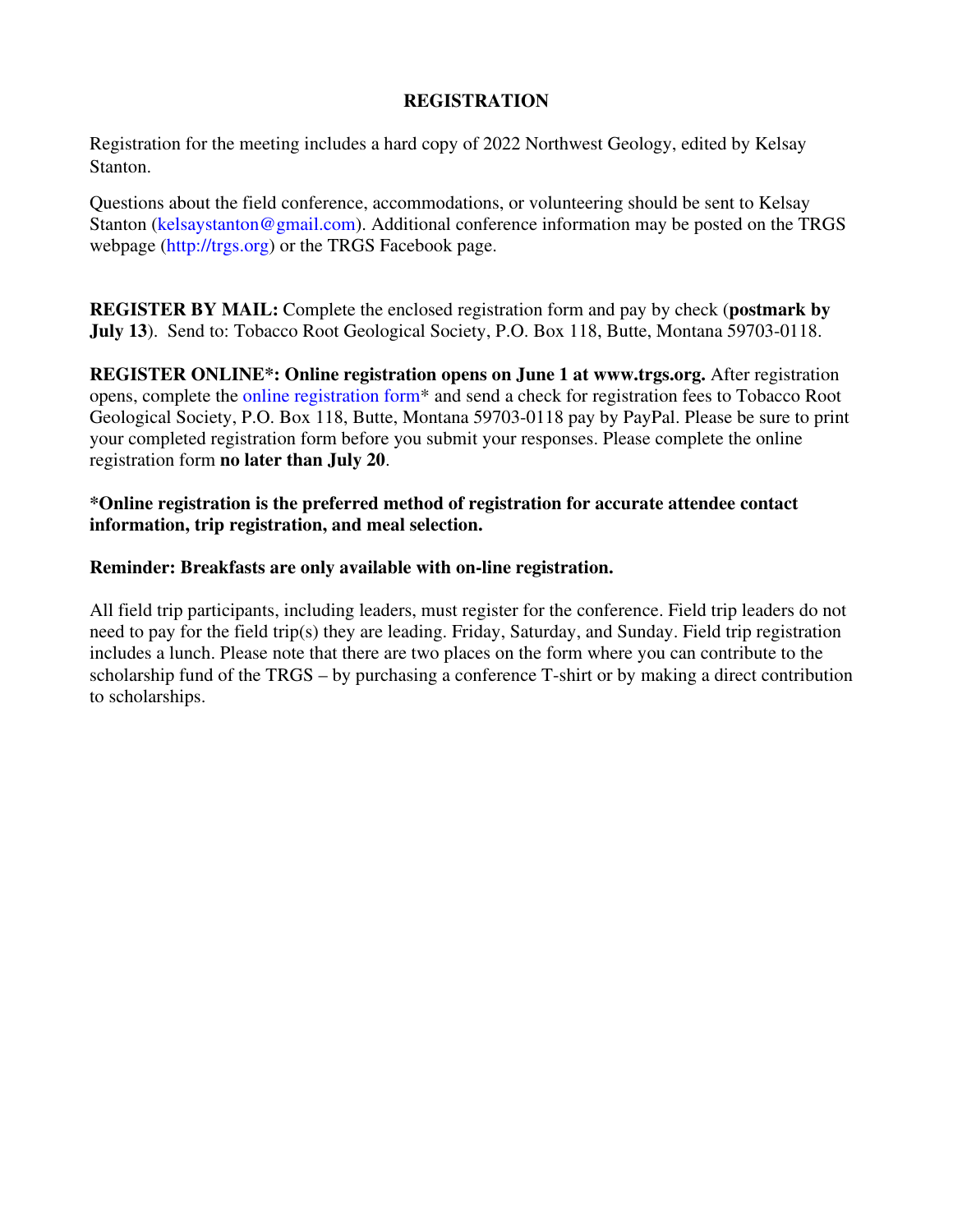#### **MAIL-IN CONFERENCE REGISTRATION FORM**

| Please send form with check made out to Tobacco Root Geological Society to:           |     |      |
|---------------------------------------------------------------------------------------|-----|------|
| Tobacco Root Geological Society, P.O. Box 118, Butte, Montana 59703-0118              |     |      |
| <b>Attendee Name:</b>                                                                 |     |      |
| <b>Attendee Address:</b>                                                              |     |      |
|                                                                                       |     |      |
|                                                                                       |     |      |
| Phone: $(\_\_)$                                                                       |     |      |
|                                                                                       |     |      |
|                                                                                       |     | Amt. |
|                                                                                       | No. | Paid |
| <b>Conference Registration</b>                                                        |     |      |
| 1. Professional \$65                                                                  |     |      |
| 2. Student \$35                                                                       |     | \$   |
|                                                                                       |     |      |
| Meals Breakfasts guaranteed only with on-line registration!                           |     |      |
|                                                                                       |     | \$   |
| Breakfast Friday Morning \$10.00                                                      |     | \$   |
| Breakfast Saturday Morning \$10.00                                                    |     | \$   |
| <b>RRShack BBQ Dinner Saturday Night</b><br>\$25.00                                   |     | \$   |
| Breakfast Sunday Morning \$10.00                                                      |     | \$   |
|                                                                                       |     |      |
| FIELD TRIPS: $A = Friday, B = Saturday, C = Sunday.$ \$15/trip, includes a sack lunch |     |      |
| Vegetarian lunch? $Y \square N \square$                                               |     |      |
| Trip A1: Glacial geology of Icicle Creek (Stanton)                                    |     | \$   |
| Trip A2: Geospectaculars along State Rte 28 from East Wenatchee to Lynch              |     | \$   |
| Coulee (Cheney)                                                                       |     |      |
| Trip A3: Chelan migmatite complex: mafic magmatism and crustal recycling              |     | \$   |
| at the deep levels of a continental magmatic arc (Mattinson)                          |     |      |
| Trip A4: Geology of the Wenatchee Pinnacles (Dawes and Tepper)                        |     |      |
| Trip B1: Calcrete in the Channeled Scablands, Yakima Fold Belt, and Palouse           |     |      |
| Hills (Cooley)                                                                        |     | \$   |
| Trip B2: Ice age floods features from Moses Coulee to Dry Falls and                   |     | \$   |
| glaciation of the Waterville Plateau (Cunderla)                                       |     |      |
| Trip B3: Lithology and structure of sedimentary rocks comprising the Eocene           |     | \$   |
| <b>Chumstick Formation (Haugerud and Stanton)</b>                                     |     |      |
| Trip C1: Big ice and big water: questioning the Pleistocene geomorphology of          |     |      |
| the Okanogan Lobe landscape (Dawes)                                                   |     | \$   |
| Trip C2: Wenatchee, Washington area mineralization, in context: untangling            |     | \$   |
| the Cenozoic structural story (Stanton and Haugerud)                                  |     |      |
| Trip C3: Field Geology of the Hicks Butte complex and Easton Metamorphic              |     |      |
| Suite: a record of Jurassic and Cenozoic tectonism in the central Cascades,           |     | \$   |
| Washington (McDonald, Dragovich and Davis)                                            |     |      |
|                                                                                       |     | \$   |
| Field Conference T-shirt, please specify number and size, \$15/each                   |     |      |
|                                                                                       |     |      |

**TOTAL CONFERENCE FEES \$\_\_\_\_\_\_\_\_\_\_\_\_\_**